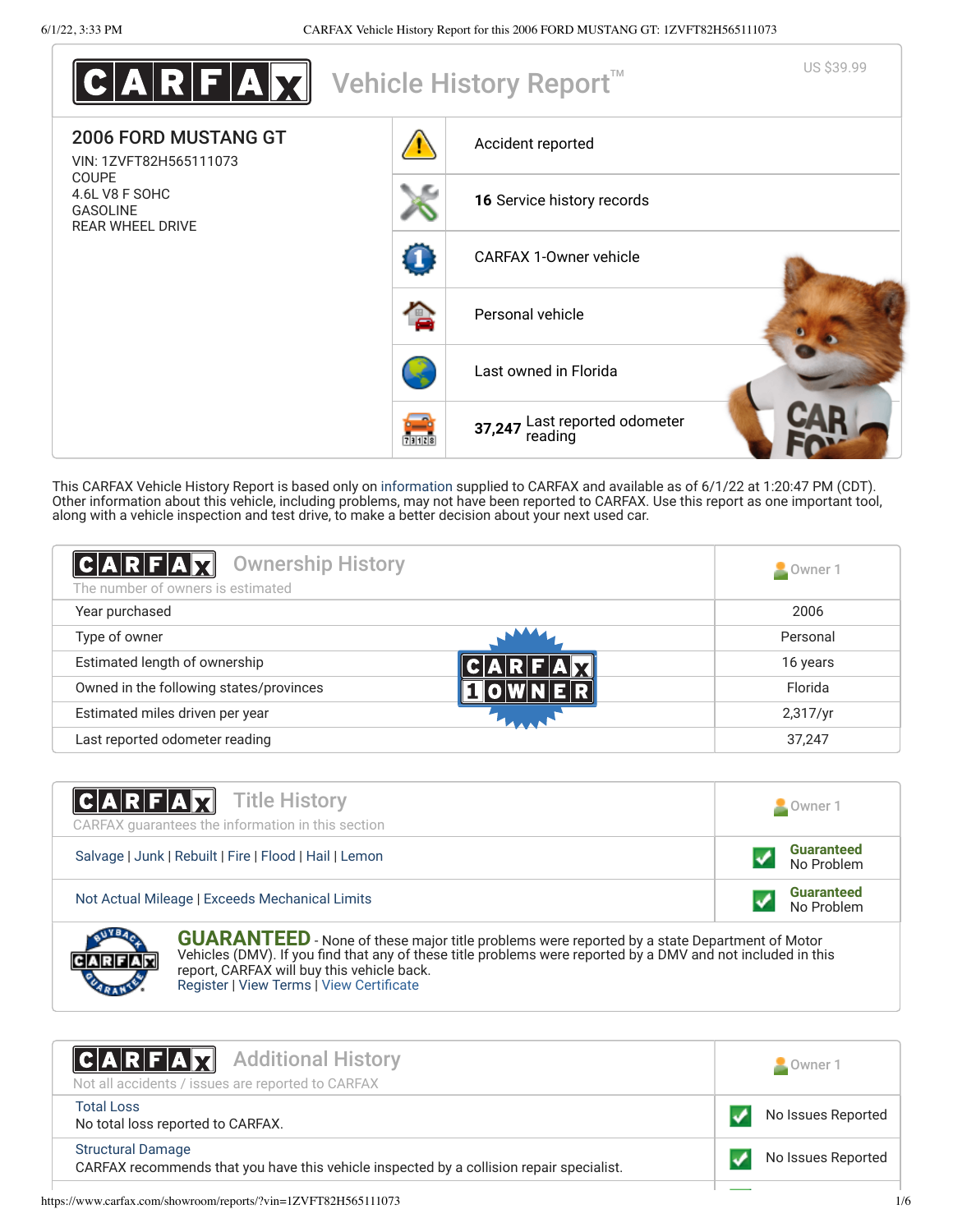## 6/1/22, 3:33 PM CARFAX Vehicle History Report for this 2006 FORD MUSTANG GT: 1ZVFT82H565111073

| Airbag Deployment<br>No airbag deployment reported to CARFAX.                        | No Issues Reported       |
|--------------------------------------------------------------------------------------|--------------------------|
| Odometer Check<br>No indication of an odometer rollback.                             | No Issues Indicated      |
| Accident / Damage<br>Accident reported: 06/03/2006.                                  | <b>Accident Reported</b> |
| Manufacturer Recall<br>A current list of recalls is available at Ford Motor Company. | No Recalls Reported      |
| <b>Basic Warranty</b><br>Original warranty estimated to have expired.                | <b>Warranty Expired</b>  |

<span id="page-1-1"></span><span id="page-1-0"></span>**CARFAX** Detailed History Personal Vehicle Owner 1 **Low mileage!** This owner drove less than 2,317 mi/yr Purchased: 2006 the industry average of 15,000 miles per year. Date Mileage Source **Comments** 08/25/2005 NICB NICB NICB Vehicle manufactured and shipped to original dealer Vehicle serviced 09/06/2005 [AutoNation Ford Margate](http://www.autonation.com/) Margate, FL - Pre-delivery inspection completed  $\mathcal{L}$ 954-644-4976 - Vehicle washed/detailed [autonation.com](http://www.autonation.com/)  $4.4 / 5.0$ 171 Verified Reviews <sup>16</sup> Customer Favorites 10/14/2005 [AutoNation Ford Margate](http://www.autonation.com/) **C** Vehicle serviced Margate, FL - Vehicle washed/detailed 954-644-4976 [autonation.com](http://www.autonation.com/)  $-4.4 / 5.0$ 171 Verified Reviews <sup>16</sup> Customer Favorites 01/04/2006 7 Florida Vehicle purchase reported Motor Vehicle Dept. - Titled or registered as personal vehicle Pompano Beach, FL 01/05/2006 [AutoNation Ford Margate](http://www.autonation.com/) **Vehicle serviced** Margate, FL - Vehicle washed/detailed 954-644-4976 [autonation.com](http://www.autonation.com/)  $-4.4 / 5.0$ 171 Verified Reviews <sup>16</sup> Customer Favorites01/11/2006 Florida Title issued or updated Motor Vehicle Dept. - Title or registration issued Pompano Beach, FL - First owner reported Title #0094886789 - Titled or registered as personal vehicle - Loan or lien reported - Vehicle color noted as Gray Vehicle serviced 01/19/2006 [AutoNation Ford Margate](http://www.autonation.com/) Margate, FL - Maintenance inspection completed S 954-644-4976 - PCM reprogrammed [autonation.com](http://www.autonation.com/) - Engine/powertrain computer/module checked https://www.carfax.com/showroom/reports/?vin=1ZVFT82H565111073 2/6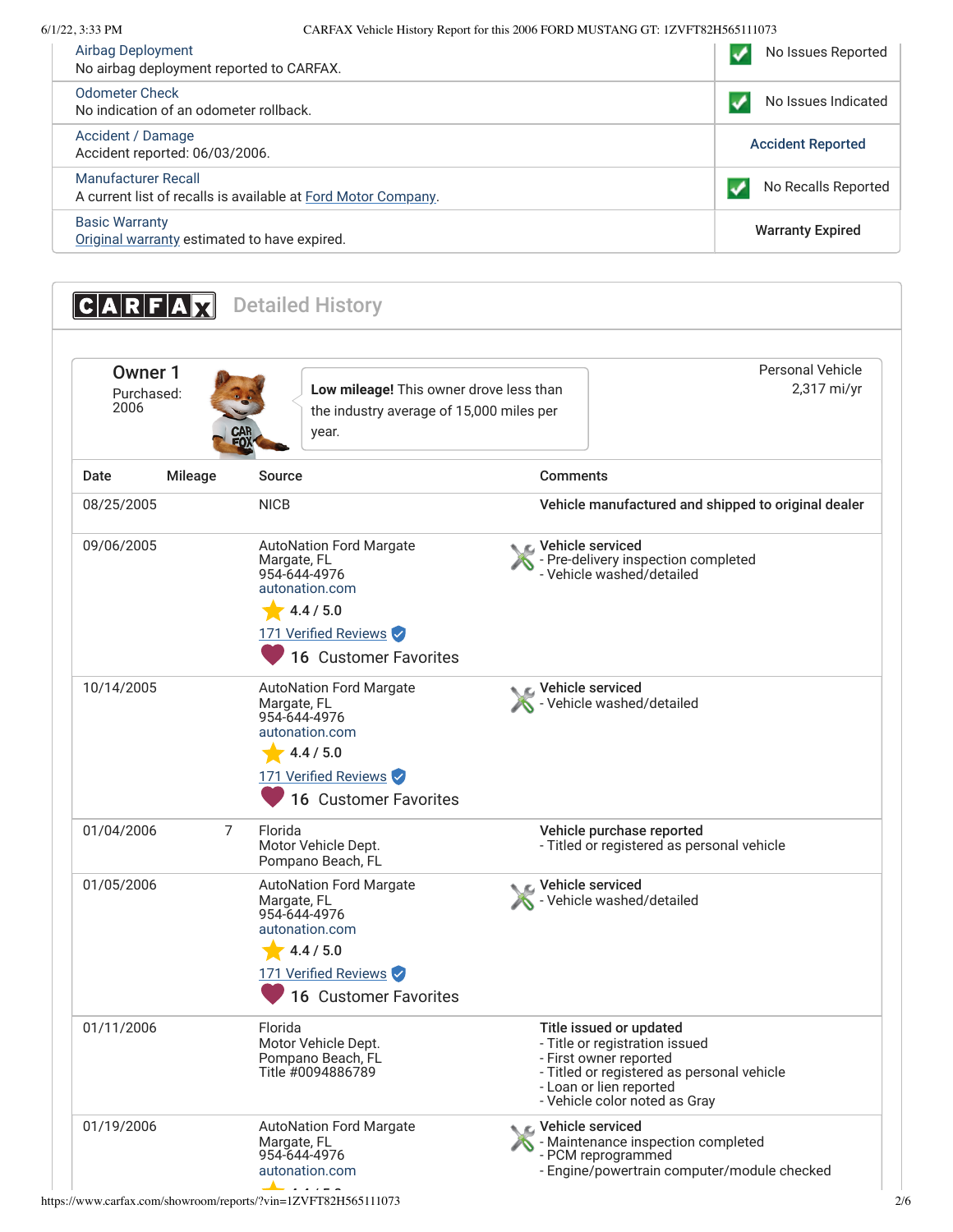|            |        | $\sqrt{4.4/5.0}$<br>171 Verified Reviews<br>16 Customer Favorites                                                                                                                                                             |                                                                                                                                                                                                                      |
|------------|--------|-------------------------------------------------------------------------------------------------------------------------------------------------------------------------------------------------------------------------------|----------------------------------------------------------------------------------------------------------------------------------------------------------------------------------------------------------------------|
| 02/17/2006 |        | Florida<br>Motor Vehicle Dept.<br>Pompano Beach, FL<br>Title #0094886789                                                                                                                                                      | Title issued or updated<br>- Correction to record<br>- Titled or registered as personal vehicle<br>- Loan or lien reported<br>- Vehicle color noted as Gray                                                          |
| 06/03/2006 |        | Damage Report                                                                                                                                                                                                                 | <b>Accident reported</b>                                                                                                                                                                                             |
| 07/21/2006 |        | <b>AutoNation Ford Margate</b><br>Margate, FL<br>954-644-4976<br>autonation.com<br>4.4 / 5.0<br>171 Verified Reviews<br>16 Customer Favorites                                                                                 | Vehicle serviced                                                                                                                                                                                                     |
| 07/31/2006 |        | <b>AutoNation Ford Margate</b><br>Margate, FL<br>954-644-4976<br>autonation.com<br>4.4 / 5.0<br>171 Verified Reviews<br>16 Customer Favorites                                                                                 | C Vehicle serviced<br>- Two wheel alignment performed<br>- Rear shock absorber(s) replaced                                                                                                                           |
| 11/21/2007 |        | Mike Davidson Ford<br>Jacksonville, FL<br>904-725-3060<br>mikedavidson.com<br>4.8 / 5.0 9 Verified Reviews                                                                                                                    | Vehicle serviced<br>Transmission removed and reinstalled                                                                                                                                                             |
| 03/18/2008 | 22,512 | <b>AutoNation Ford Jacksonville</b><br>Jacksonville, FL<br>904-242-6499<br>autonationfordjacksonville.com<br>4.4 / 5.0<br>178 Verified Reviews<br>198 Customer Favorites                                                      | C Vehicle serviced<br>- Maintenance inspection completed<br>- A/C compressor replaced<br>- A/C accumulator replaced<br>- A/C system flushed<br>- A/C refrigerant recharged<br>- A/C system serviced                  |
| 04/08/2008 | 22,796 | <b>AutoNation Ford Jacksonville</b><br>Jacksonville, FL<br>904-242-6499<br>autonationfordjacksonville.com<br>4.4 / 5.0<br>178 Verified Reviews<br>198 Customer Favorites                                                      | Vehicle serviced<br>Serpentine belt replaced                                                                                                                                                                         |
| 04/15/2008 |        | Florida<br>Motor Vehicle Dept.<br>Jacksonville, FL<br>Title #0094886789                                                                                                                                                       | Registration issued or renewed<br>- Titled or registered as personal vehicle<br>- Loan or lien reported<br>- Registration updated when owner moved the vehicle<br>to a new location<br>- Vehicle color noted as Gray |
| 11/25/2008 |        | Mike Davidson Ford<br>Jacksonville, FL<br>904-725-3060<br>mikedavidson.com<br>$-4.8$ / 5.0 $-9$ Verified Reviews                                                                                                              | Vehicle serviced<br>- Maintenance inspection completed<br>- Oil and filter changed                                                                                                                                   |
| 07/10/2009 |        | Mike Davidson Ford<br>Jacksonville, FL<br>904-725-3060<br>mikedavidson.com<br>$\overline{AB}$ $\overline{AB}$ $\overline{AB}$ $\overline{AB}$ $\overline{AB}$ $\overline{AB}$ $\overline{BA}$ $\overline{BA}$ $\overline{BA}$ | C Vehicle serviced<br>- Brakes checked<br>- Tire condition and pressure checked<br>- Battery/charging system checked                                                                                                 |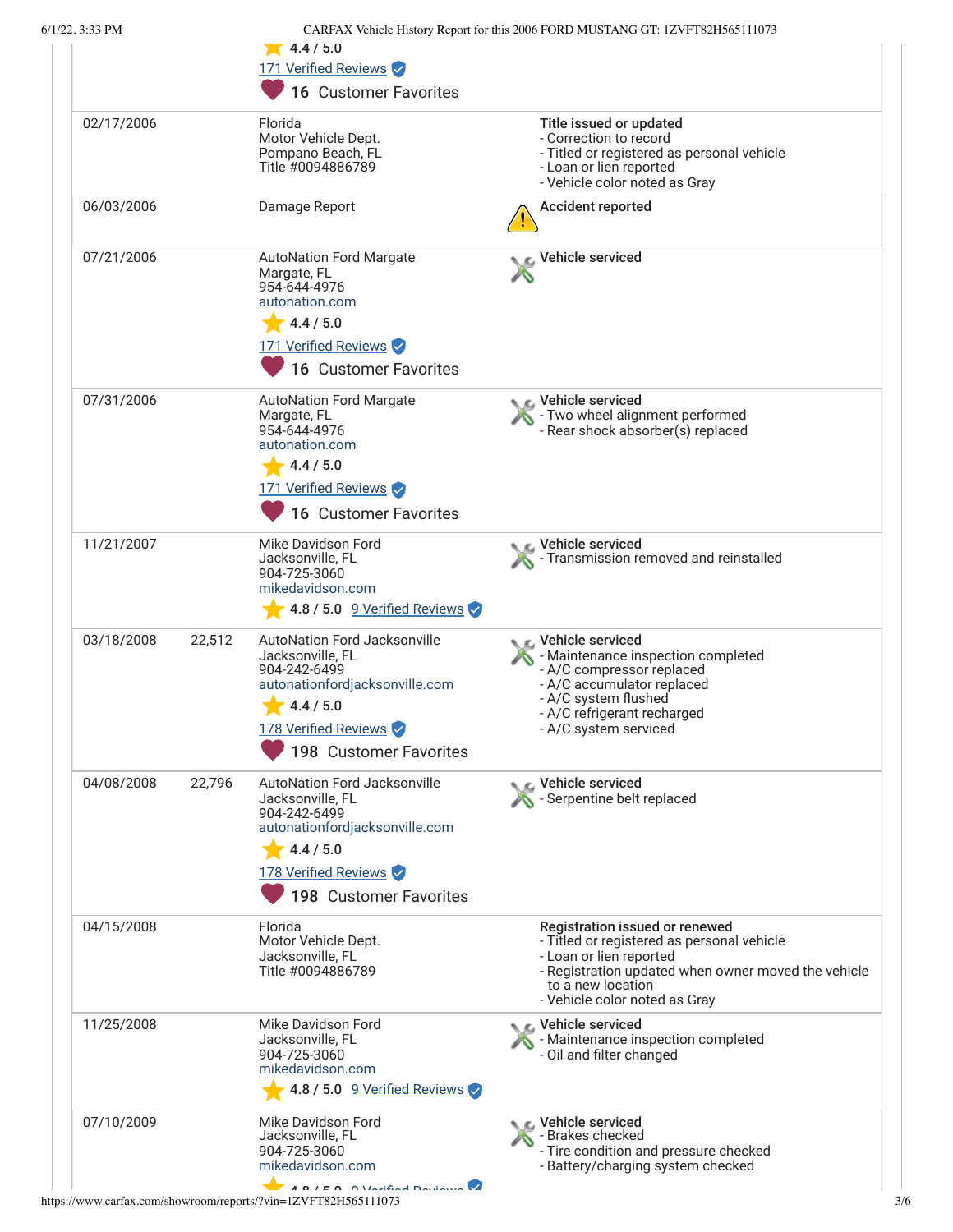| 6/1/22, 3:33 PM |        | 4.8 / 5.0 9 Verified Reviews                                                                                                | CARFAX Vehicle History Report for this 2006 FORD MUSTANG GT: 1ZVFT82H565111073                                                                                                                |
|-----------------|--------|-----------------------------------------------------------------------------------------------------------------------------|-----------------------------------------------------------------------------------------------------------------------------------------------------------------------------------------------|
| 03/15/2010      |        | Florida<br>Motor Vehicle Dept.<br>Jacksonville, FL<br>Title #0094886789                                                     | Registration issued or renewed<br>- Titled or registered as personal vehicle<br>- Registration updated when owner moved the vehicle<br>to a new location<br>- Vehicle color noted as Gray     |
| 03/05/2011      |        | Florida<br>Motor Vehicle Dept.<br>Jacksonville, FL<br>Title #0094886789                                                     | Registration issued or renewed<br>- Titled or registered as personal vehicle<br>- Vehicle color noted as Gray                                                                                 |
| 03/10/2011      | 32,049 | Mike Davidson Ford<br>Jacksonville, FL<br>904-725-3060<br>mikedavidson.com                                                  | ic⊾ Vehicle serviced                                                                                                                                                                          |
|                 |        | 4.8 / 5.0 9 Verified Reviews                                                                                                |                                                                                                                                                                                               |
| 03/23/2011      |        | Mike Davidson Ford<br>Jacksonville, FL<br>904-725-3060<br>mikedavidson.com                                                  | L Vehicle serviced                                                                                                                                                                            |
|                 |        | 4.8 / 5.0 $\sqrt{9}$ Verified Reviews                                                                                       |                                                                                                                                                                                               |
| 12/26/2011      | 32,396 | Mike Davidson Ford<br>Jacksonville, FL<br>904-725-3060<br>mikedavidson.com<br>4.8 / 5.0 $\sqrt{9 \text{ Verified Reviews}}$ | C Vehicle serviced<br>- Maintenance inspection completed<br>- Tire condition and pressure checked<br>- Oil and filter changed<br>- Battery/charging system checked<br>- Brakes checked        |
| 02/17/2012      |        | Florida<br>Motor Vehicle Dept.<br>Jacksonville, FL<br>Title #0094886789                                                     | Registration issued or renewed<br>- Titled or registered as personal vehicle<br>- Vehicle color noted as Gray                                                                                 |
| 02/10/2013      |        | Florida<br>Motor Vehicle Dept.<br>Jacksonville, FL<br>Title #0094886789                                                     | Registration issued or renewed<br>- Titled or registered as personal vehicle<br>- Vehicle color noted as Gray                                                                                 |
| 10/25/2013      | 34,377 | Mike Davidson Ford<br>Jacksonville, FL<br>904-725-3060<br>mikedavidson.com<br>4.8 / 5.0 9 Verified Reviews                  | <b>€</b> Vehicle serviced<br>- Maintenance inspection completed<br>- Battery/charging system checked<br>- Oil and filter changed<br>- Brakes checked<br>- Tire condition and pressure checked |
| 02/25/2014      |        | Florida<br>Motor Vehicle Dept.<br>Jacksonville, FL<br>Title #0094886789                                                     | Registration issued or renewed<br>- Titled or registered as personal vehicle<br>- Vehicle color noted as Gray                                                                                 |
| 03/03/2015      |        | Florida<br>Motor Vehicle Dept.<br>Jacksonville, FL<br>Title #0094886789                                                     | Registration issued or renewed<br>- Titled or registered as personal vehicle<br>- Registration updated when owner moved the vehicle<br>to a new location<br>- Vehicle color noted as Gray     |
| 03/04/2016      |        | Florida<br>Motor Vehicle Dept.<br>Jacksonville, FL<br>Title #0094886789                                                     | Registration issued or renewed<br>- Titled or registered as personal vehicle<br>- Vehicle color noted as Gray                                                                                 |
| 02/27/2017      |        | Florida<br>Motor Vehicle Dept.<br>Jacksonville, FL<br>Title #0094886789                                                     | Registration issued or renewed<br>- Titled or registered as personal vehicle<br>- Vehicle color noted as Gray                                                                                 |
| 02/21/2018      |        | Florida<br>Motor Vehicle Dept.<br>Jacksonville, FL<br>Title #0094886789                                                     | Registration issued or renewed<br>- Titled or registered as personal vehicle<br>- Vehicle color noted as Gray                                                                                 |
| 02/21/2019      |        | Florida<br>Motor Vehicle Dept.<br>Jacksonville, FL<br>Title #0094886789                                                     | Registration issued or renewed<br>- Titled or registered as personal vehicle<br>- Vehicle color noted as Gray                                                                                 |
| 02/26/2020      |        | Florida                                                                                                                     | Registration issued or renewed                                                                                                                                                                |

https://www.carfax.com/showroom/reports/?vin=1ZVFT82H565111073 4/6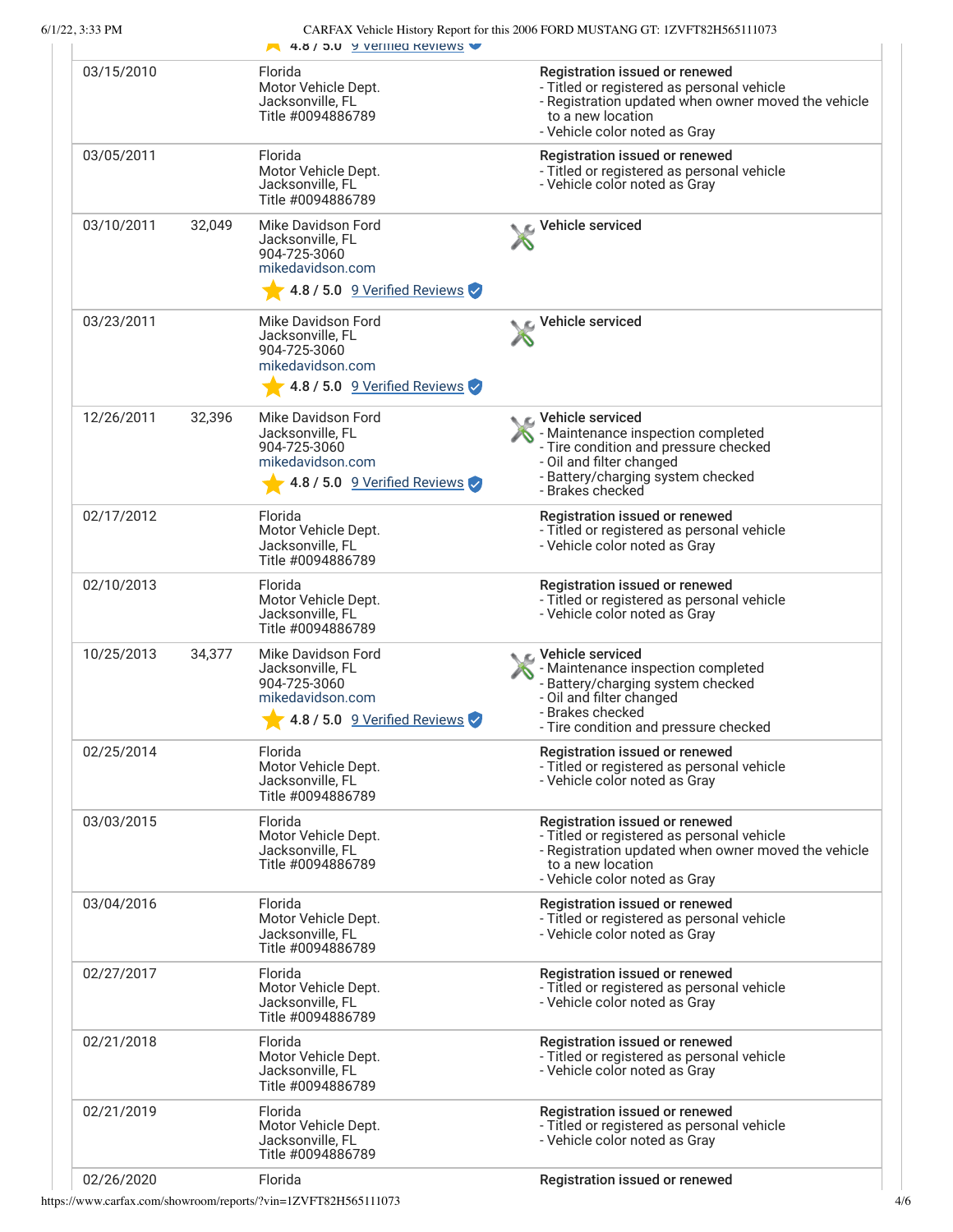|  | $6/1/22$ , 3:33 PM |  |
|--|--------------------|--|
|  |                    |  |

CARFAX Vehicle History Report for this 2006 FORD MUSTANG GT: 1ZVFT82H565111073

|            |        | Motor Vehicle Dept.<br>Jacksonville, FL<br>Title #0094886789                                                                                         | - Titled or registered as personal vehicle<br>- Vehicle color noted as Gray                                   |
|------------|--------|------------------------------------------------------------------------------------------------------------------------------------------------------|---------------------------------------------------------------------------------------------------------------|
| 02/22/2021 |        | Florida<br>Motor Vehicle Dept.<br>Jacksonville, FL<br>Title #0094886789                                                                              | Registration issued or renewed<br>- Titled or registered as personal vehicle<br>- Vehicle color noted as Gray |
| 03/25/2021 |        | Florida<br>Motor Vehicle Dept.<br>Jacksonville, FL<br>Title #0094886789                                                                              | Registration issued or renewed<br>- Titled or registered as personal vehicle<br>- Vehicle color noted as Gray |
| 08/18/2021 | 37,115 | <b>Bozard Ford Lincoln</b><br>Saint Augustine, FL<br>904-824-1641<br>bozardford.com<br>4.8 / 5.0<br>770 Verified Reviews<br>1,794 Customer Favorites | <b>€</b> Vehicle serviced<br>- Left airbag assembly replaced<br>- Right airbag assembly replaced              |
| 12/10/2021 |        | Florida<br>Motor Vehicle Dept.<br>Jacksonville, FL<br>Title #0094886789                                                                              | Registration issued or renewed<br>- Titled or registered as personal vehicle<br>- Vehicle color noted as Gray |
| 01/18/2022 |        | Florida<br>Motor Vehicle Dept.<br>Jacksonville, FL<br>Title #0094886789                                                                              | Registration issued or renewed<br>- Titled or registered as personal vehicle<br>- Vehicle color noted as Gray |
| 01/26/2022 | 37,247 | <b>Online Listing</b>                                                                                                                                | Vehicle offered for sale                                                                                      |

# CARFAM

**Glossary** 

### Accident Indicator

CARFAX receives information about accidents in all 50 states, the District of Columbia and Canada.

Not every accident is reported to CARFAX. As details about the accident become available, those additional details are added to the CARFAX Vehicle History Report. CARFAX recommends that you have this vehicle inspected by a qualified mechanic.

- According to the National Safety Council, Injury Facts, 2021 edition, 5% of the 276 million registered vehicles in the U.S. were involved in an accident in 2019. Over 77% of these were considered minor or moderate.
- This CARFAX Vehicle History Report is based only on information supplied to CARFAX and available as of 6/1/22 at 1:20:47 PM (CDT). Other information about this vehicle, including problems, may not have been reported to CARFAX. Use this report as one important tool, along with a vehicle inspection and test drive, to make a better decision about your next used car.

### First Owner

When the first owner(s) obtains a title from a Department of Motor Vehicles as proof of ownership.

### Ford or Lincoln Mercury Recall

The Ford Motor Company provides Carfax with Field Service Action and recall information regarding safety, compliance and emissions programs announced since 2000 for a specific vehicle. For complete information regarding programs or concerns about this vehicle, please contact a local [Ford or Lincoln Mercury Dealer.](http://www.fordvehicles.com/dealerships/locate/)

### Ownership History

CARFAX defines an owner as an individual or business that possesses and uses a vehicle. Not all title transactions represent changes in ownership. To provide estimated number of owners, CARFAX proprietary technology analyzes all the events in a vehicle history. Estimated ownership is available for vehicles manufactured after 1991 and titled solely in the US including Puerto Rico. Dealers sometimes opt to take ownership of a vehicle and are required to in the following states: Maine, Massachusetts, New Jersey, Ohio, Oklahoma, Pennsylvania and South Dakota. Please consider this as you review a vehicle's estimated ownership history.

### Title Issued

A state issues a title to provide a vehicle owner with proof of ownership. Each title has a unique number. Each title or registration record on a CARFAX report does not necessarily indicate a change in ownership. In Canada, a registration and bill of sale are used as